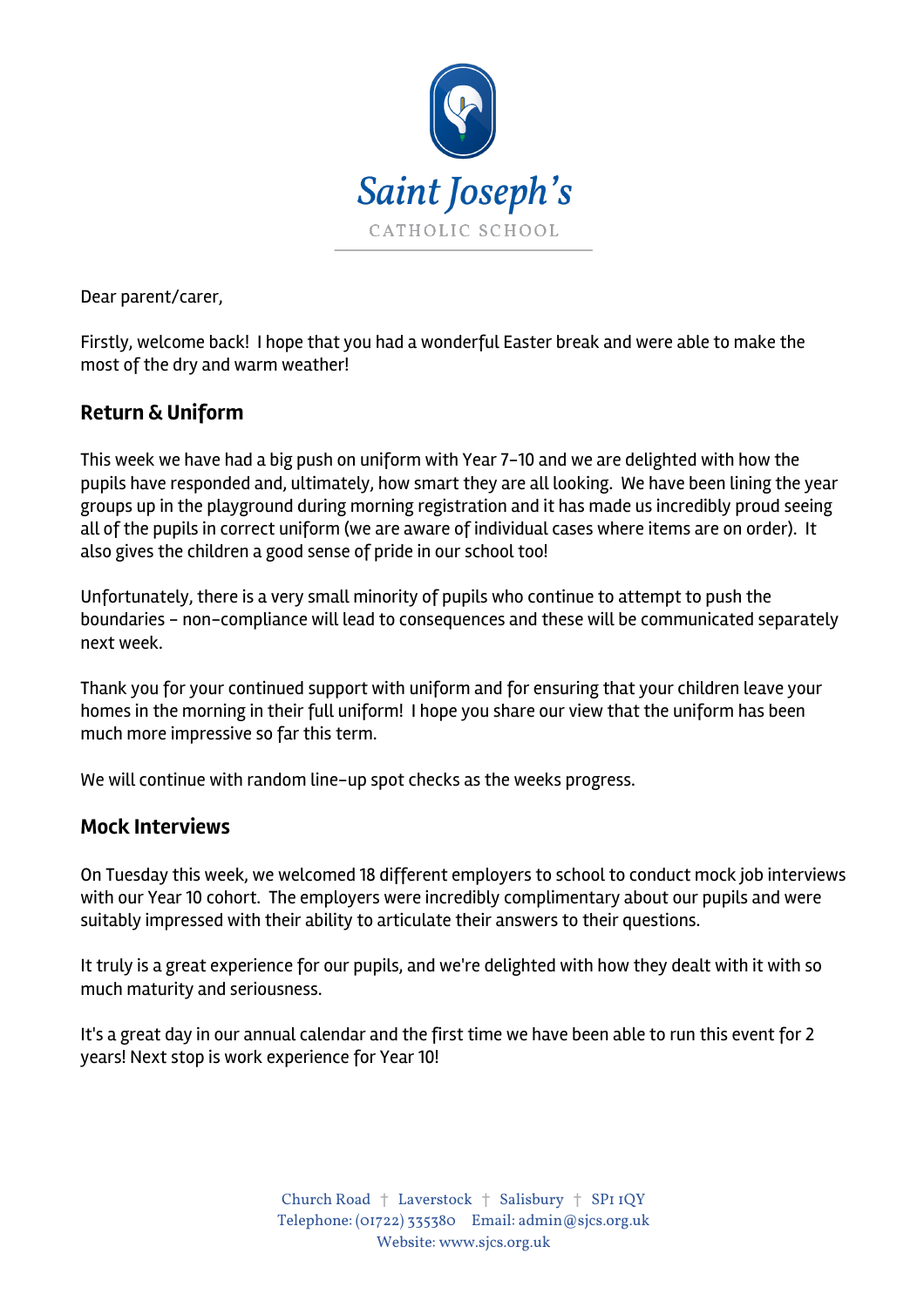

### **Elevate**

Year 7 were treated to a lively presentation from Elevate on Tuesday this week. The session was all about memory mnemonics and study skills which will help the year group hugely when they begin preparing for their end of year exams (not until the final half term - no need to panic!). Elevate have spent years researching the best ways to study and retain information and use this research to put together their engaging and interactive sessions.

Year 7 certainly were not shy in volunteering themselves to take part or in giving their answers!

# **Fundraising and Charity Updates**

Thank you for your support for our Ukraine fundraising initiatives - your generosity helped us to raise £650 which was donated to Cafod's Ukraine appeal.

Also, a massive amount of physical donations were made and distributed to Ukraine - thank you once again for all of your kindness.

Finally, as a community, we donated nearly 60 kilos of food items for the Salisbury Food Bank as part of our lent appeal - once again, a heartfelt thank you!

#### **Coming Up Next Week**

**Reports:** Year 7 & 8 Progress Reports will be distributed next week.

**Athletics:** Next week sees our return to competitive fixtures in athletics for Key Stage 4 pupils good luck to all those participating!

**Year 7 Parents' Evening:** We'll be hosting a virtual parents' evening for all year 7 parents on Wednesday 4th May between 4pm and 7pm. Appointments can be made by visiting this website: https://saintjosephs.schoolcloud.co.uk. If you have any difficulty making appointments, please email admin@sjcs.org.uk.

**Skills Day:** Friday will be a very special day for the school. Over the past few months there has been a lot of work going on behind the scenes to prepare for our first ever Skills Day (was due to happen two years ago but Covid scuppered that!).

30 employers, Higher Education providers and the Army will be in school to run interactive workshops for all pupils both inside classrooms and also with outdoor activities.

Pupils will be split into groups of 30 and will be timetabled to take part in 6 x 50-minute sessions throughout the day. It promises to be an incredibly valuable experience for all the pupils involved!